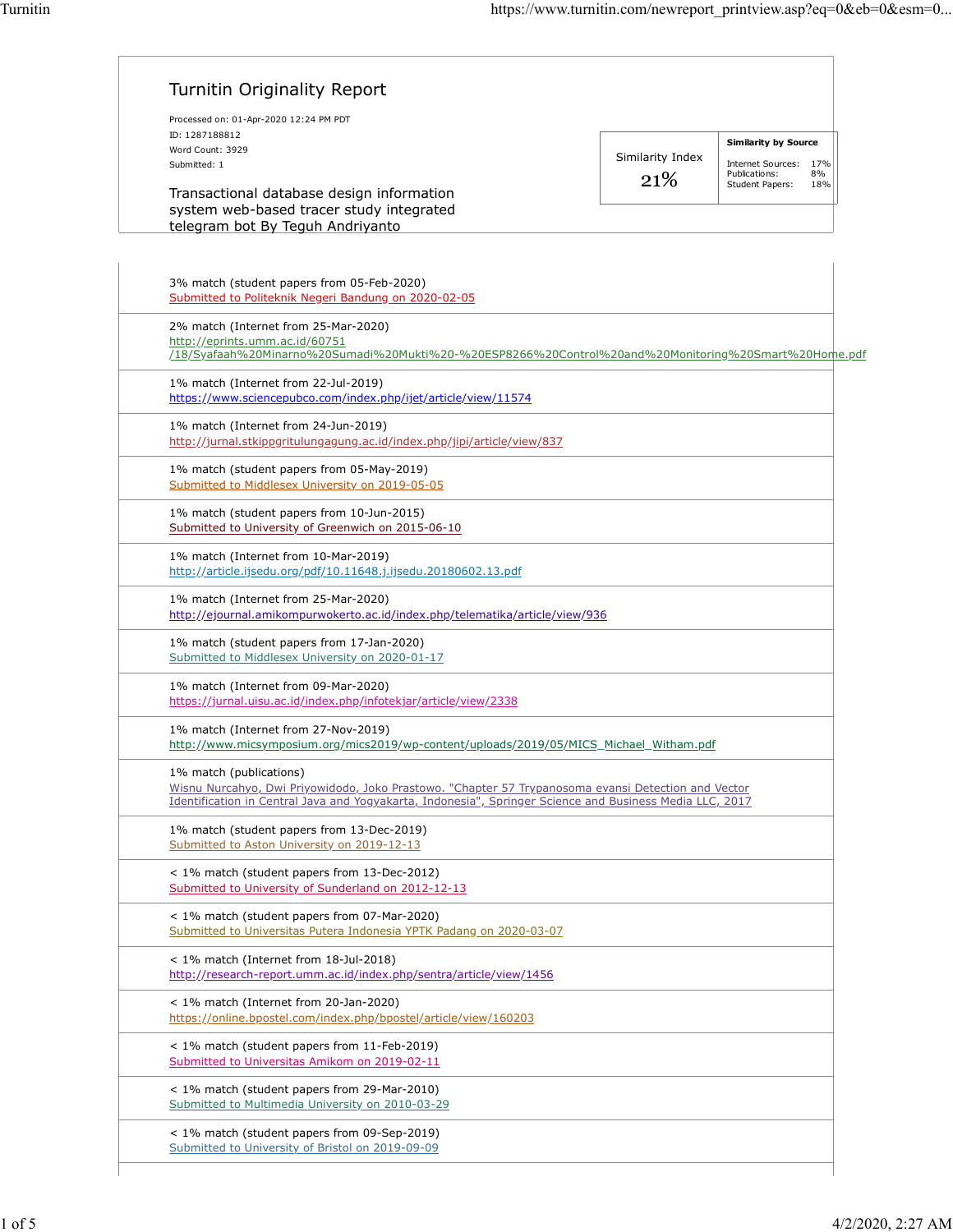| < 1% match (Internet from 04-Dec-2019)<br>https://www.onlinebooksreview.com/articles/get-php-7-data-structures-and-algorithms-books-to-increase-your-<br>productivity                                                                                                                                                                                                                                                                                                                                                                                                                                                                                                                                                                                                                                                                                                                                                                                                                                                                                                                                  |  |
|--------------------------------------------------------------------------------------------------------------------------------------------------------------------------------------------------------------------------------------------------------------------------------------------------------------------------------------------------------------------------------------------------------------------------------------------------------------------------------------------------------------------------------------------------------------------------------------------------------------------------------------------------------------------------------------------------------------------------------------------------------------------------------------------------------------------------------------------------------------------------------------------------------------------------------------------------------------------------------------------------------------------------------------------------------------------------------------------------------|--|
| < 1% match (Internet from 16-Dec-2019)<br>http://eprints.unm.ac.id/16154/1/artikel.pdf                                                                                                                                                                                                                                                                                                                                                                                                                                                                                                                                                                                                                                                                                                                                                                                                                                                                                                                                                                                                                 |  |
| < 1% match (Internet from 11-Feb-2019)<br>http://eprints.umm.ac.id/43967<br>/20/Putri%20Effendi%20Kusumawardana%20-%20Soft%20skill%20hard%20skill%20percaya%20diri%20komunikasi%20website.p                                                                                                                                                                                                                                                                                                                                                                                                                                                                                                                                                                                                                                                                                                                                                                                                                                                                                                            |  |
| < 1% match (student papers from 13-Jan-2013)<br>Submitted to University of Northampton on 2013-01-13                                                                                                                                                                                                                                                                                                                                                                                                                                                                                                                                                                                                                                                                                                                                                                                                                                                                                                                                                                                                   |  |
| < 1% match (publications)<br>Sucipto, Kusrini, Emha Luthfi Taufiq. "Classification method of multi-class on C4.5 algorithm for fish diseases", 2016<br>2nd International Conference on Science in Information Technology (ICSITech), 2016                                                                                                                                                                                                                                                                                                                                                                                                                                                                                                                                                                                                                                                                                                                                                                                                                                                              |  |
| < 1% match (student papers from 16-Mar-2019)<br>Submitted to Mohave Community College on 2019-03-16                                                                                                                                                                                                                                                                                                                                                                                                                                                                                                                                                                                                                                                                                                                                                                                                                                                                                                                                                                                                    |  |
| $<$ 1% match (Internet from 15-Oct-2018)<br>https://www.omicsonline.org/open-access/design-implementation-and-evaluation-of-a-webbased-physical-<br>fitnessteleconsultation-system-2165-7866-1000240.pdf                                                                                                                                                                                                                                                                                                                                                                                                                                                                                                                                                                                                                                                                                                                                                                                                                                                                                               |  |
| < 1% match (publications)<br>Y S Pramesti, I Setyowidodo. "Students' mental model in electric current", Journal of Physics: Conference Series,<br>2018                                                                                                                                                                                                                                                                                                                                                                                                                                                                                                                                                                                                                                                                                                                                                                                                                                                                                                                                                 |  |
| < 1% match (student papers from 19-Aug-2019)<br>Submitted to University of Edinburgh on 2019-08-19                                                                                                                                                                                                                                                                                                                                                                                                                                                                                                                                                                                                                                                                                                                                                                                                                                                                                                                                                                                                     |  |
| < 1% match (publications)<br>Satria Abadi, Kamarul Shukri Mat The, Miftachul Huda, Aminudin Hehsan et al. "Design of student score application for<br>assessing the most outstanding student at vocational high school", International Journal of Engineering & Technology,<br>2018                                                                                                                                                                                                                                                                                                                                                                                                                                                                                                                                                                                                                                                                                                                                                                                                                    |  |
| < 1% match (student papers from 25-Apr-2013)<br>Submitted to Williams College on 2013-04-25                                                                                                                                                                                                                                                                                                                                                                                                                                                                                                                                                                                                                                                                                                                                                                                                                                                                                                                                                                                                            |  |
| < 1% match (publications)<br>Edy Budiman, Novianti Pusnitasari, Masna Wati, Haeruddin, Joan Angelina Widians, Andi Tejawati. "Mobile Learning<br>Media for Computer Science Course", 2018 International Electronics Symposium on Knowledge Creation and<br>Intelligent Computing (IES-KCIC), 2018                                                                                                                                                                                                                                                                                                                                                                                                                                                                                                                                                                                                                                                                                                                                                                                                      |  |
| < 1% match (publications)<br>Nenny Anggraini, M Juniko Dwi Putra, Nashrul Hakiem. "Development of an Islamic Higher Education Institution Tracer<br>Study Information System and It's Performance Analysis using ISO/IEC 25010", 2019 7th International Conference on<br>Cyber and IT Service Management (CITSM), 2019                                                                                                                                                                                                                                                                                                                                                                                                                                                                                                                                                                                                                                                                                                                                                                                 |  |
| $<$ 1% match (publications)<br>Erna Daniati, Arie Nugroho. "K-Means clustering with Decision Support System using SAW: Determining thesis topic",<br>2016 6th IEEE International Conference on Control System, Computing and Engineering (ICCSCE), 2016                                                                                                                                                                                                                                                                                                                                                                                                                                                                                                                                                                                                                                                                                                                                                                                                                                                |  |
| < 1% match (student papers from 01-Mar-2019)<br>Submitted to Higher Ed Holdings on 2019-03-01                                                                                                                                                                                                                                                                                                                                                                                                                                                                                                                                                                                                                                                                                                                                                                                                                                                                                                                                                                                                          |  |
| < 1% match (student papers from 16-Aug-2019)<br>Submitted to Universitas Esa Unggul on 2019-08-16                                                                                                                                                                                                                                                                                                                                                                                                                                                                                                                                                                                                                                                                                                                                                                                                                                                                                                                                                                                                      |  |
| < 1% match (student papers from 24-Dec-2019)<br>Submitted to UIN Sunan Ampel Surabaya on 2019-12-24                                                                                                                                                                                                                                                                                                                                                                                                                                                                                                                                                                                                                                                                                                                                                                                                                                                                                                                                                                                                    |  |
| < 1% match (student papers from 08-Mar-2020)<br>Submitted to National University of Singapore on 2020-03-08                                                                                                                                                                                                                                                                                                                                                                                                                                                                                                                                                                                                                                                                                                                                                                                                                                                                                                                                                                                            |  |
| Journal of Physics: Conference Series PAPER . OPEN ACCESS Transactional database design information system<br>web-based tracer study integrated telegram bot To cite this article: S Sucipto et al 2019 J. Phys.: Conf. Ser.<br>1381 012008 View the article online for updates and enhancements. This content was downloaded from IP<br>address 118.99.65. 229 on 04/02 /2020 at 15:34 Transactional database design information system web-<br>based tracer study integrated telegram bot S Sucipto1*, N C Resti1, T Andriyanto1, J Karaman2, R S<br>Qamaria3 1Departement of Information System, Universitas Nusantara PGRI Kediri, Kediri, Indonesia<br>2Departement of Informatics, Universitas Muhammadiyah Ponorogo, Ponorogo, Indonesia 3Institut Agama<br>Islam Negeri Kediri, Kediri, Indonesia *Corresponding author's email: sucipto @unpkediri.ac.id Abstract. A<br>database is a software that is used to store data. Data stored is generally in the form of text. Database<br>functions are not only for storing data but also used to speed up access to information systems. Optimal |  |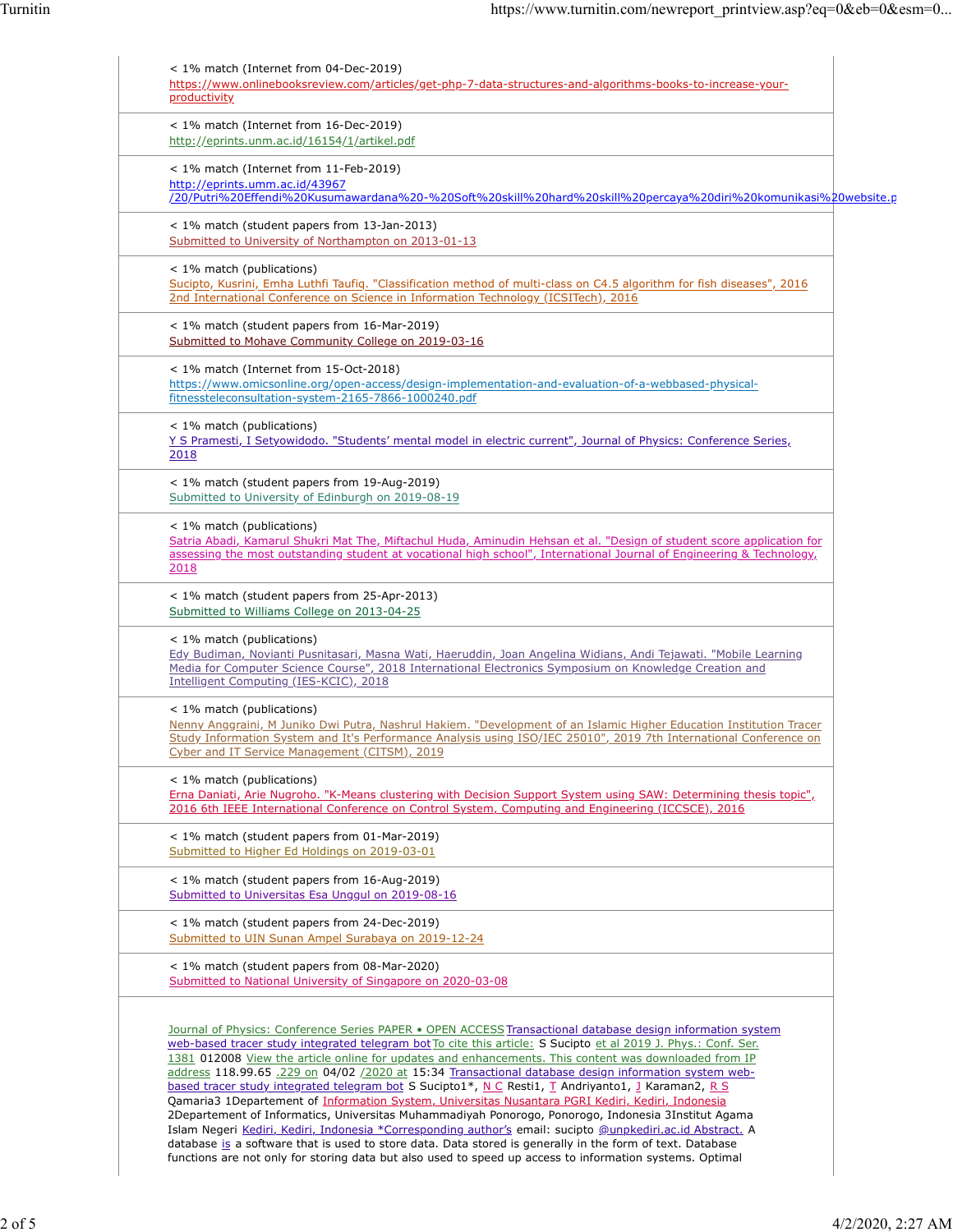database management can increase access to information systems. One management that can improve performance is the appropriate relational data design. Relational is a relationship between tables. The design of the relational database must pay attention to the selection of data types, data type values, and constraints that will be selected. This study will examine the optimization of the MariaDB database on information systems in tracer studies. Database design will accommodate data from two application sources, namely web- based applications and telegram bots. Using two paths to the database to make it easier for users to register via a telegram bot, users can then access the tracer study questionnaire on web-based applications. The MariaDB database performance test shows that the highest performance average query is 6501 microsecond. 1. Background Educational institutions must ensure the quality of education. In the current era, vocational secondary education is a favorite compared to secondary schools. It appears that the government fully supports the implementation of vocational secondary schools by providing various supporting facilities [1]. Evaluation is necessary to see the extent to which the quality of quality improvement for vocational school students is improved. One tool to measure the quality of graduates through tracer study. Tracer study as a means to ensure the quality of education by the needs of educational institutions [2]. In the Industrial Revolution 4.0 era, tracer study must follow information technology. Tracer study can be more effective if you use the application. Various applications can refer to online systems, such as web- based applications [3–5]. In addition to other alternative web applications, you can use social media networking. Chat based social media network. The types of chat applications include WhatsApp, BBM, Line, Telegram, and many others. Integration of information systems with chat applications has been implemented, such as credit bill applications, PLN electricity, tickets. This integration is done to link many users who like the social media chat service a lot, one of them is a telegram. Telegram is a popular chat application that functions for integration. The user used telegram widely because of the open source and open source API support. One of the telegram features used for integration is Bot. Bot is a third party application that runs inside the Telegram Application [6]. A combination of telegram bots with various useful applications as messenger assistants for users [7]. The creation of a tracer study application needs to be considered the Content from this work may be used under the terms of the Creative Commons Attribution 3.0 licence. Any further distribution of this work must maintain attribution to the author(s) and the title of the work, journal citation and DOI. Published under licence by IOP Publishing Ltd 1 data storage design. Data storage of Information data system software is a database. The database is a collection of data in an application that is connected that describes the data design to meet the information needs of an organization [8]. Database applications include MariaDB, PostgreSQL, Oracle, MongoDB, and others. In this study, the researcher uses MariaDB because it adapts to the server used in the research institution. MariaDB is one of a group of DBMS (Database Management systems). Based on several studies, using MariaDB is quite capable of being applied to various applications[9,10]. Design is an essential factor in making information systems. The optimal database design information system will speed up application access. Some of the researches on information system design are carried out by Olalere Modupeola E in 2018 entitled Design, Implementation and Evaluation of a Web-Based Physical Fitness Consultation System. The study designed web-based applications consisting of PHP, HTML, and Javascript programming with MySQL databases. The use of the application shows a tremendous increase in the existing system in terms of cost-effectiveness [11]. Other research was conducted by Satria Abadi in 2018 entitled Design of online transaction models on traditional industries to increase turnover and benefits. The study discusses the design of application development models using PHP web programming and MySQL databases. The application developed to increase trust based on app access accuracy [12]. The next study was carried out by Muhamad Irfan Kurniawan in 2018 entitled Internet of Things: Raspberry Pi and Telegram Messenger-based Home Security Systems. The research combines devices with Telegram Bot for notification purposes. The use of telegram makes it easy to deliver information about home security [13]. The design of the tracer study application uses two input data lines using two applications, namely telegram and web-based applications. The purpose of the research is to design an optimal database design so that it can overcome input from the two applications. 2. Literature Review The database used in this study is the MariaDB database. MariaDB is a Database Management system originally known as MySQL. Many developer communities developed MariaDB in the database field, which previously also contributed to the MySQL database. MySQL was acquired by Oracle, causing MySQL to become a proprietary licensed product. The acquisition carried out by Oracle caused the development of MySQL not to be free caused the MySQL developer community to build MariaDB [14]. Even though MySQL changed to MariaDB, but still able to maintain compatibility and API. New products from MariaDB are XtraDB and Aria, which are new storage machines. The new Machine feature is used to support transactional and non-transactional databases. The MariaDB database engine consists of MyISAM and InnoDB. Each table has a different machine. InnoDB supports relationships between tables or is called a transactional database. MyISAM is a non-transactional type that can use three access priorities., including LOW\_PRIORITY, DELAYED, and HIGH\_PRIORITY. The MariaDB server must decide which statement will be processed first. Statements that change data (INSERT, UPDATE, and DELETE) are a priority compared to the SELECT statement [14]. PHP is an open source web programming language that is server-side. PHP can be part of the HTML programming language. PHP has connection capabilities with various types of databases. PHP is the language of interpreters that has a condition in the declaration of code commands. PHP can be used to update databases, create databases, and work on mathematical calculations. PHP released the latest version, namely version 7. Some functions including Linked List, Stacks, Queues, Trees, Heaps, Graph, Sorting, Searching, Dynamic Programming and Others, Numbers, and Maths - PHP Big Integer Implementation - Prime number generation – Sieve [15]. Telegram is a free and non-profit social media multiplatform instant messaging sender media application. The multiplatform telegram that works on various mobile devices or computers devices includes Android, iOS, Windows, Linux. Telegram can be used to send messages and exchange photos, videos, stickers, audio, and other types of files. Telegram also provides optional encrypted end-to-end message sending [16]. One of the telegram features is Bot. Telegram bots are the easiest modern bots to make compared to similar bots. Telegram bot supports a variety of programming languages, one of which is PHP. Bot API is an official bot provided by the developer telegram, which is a separate entity. The main function of the Bot is to help provide information. Bots help with Work and Daily Activities including calculators that calculate difficult jobs, unit conversions, calculate exchange rates, check certain status (expired, 2 domain, ping, traceroute on computer networks), check the expedition receipts of JNE, Tiki, POS, check train schedules, check the price of goods, compare. Check automatic e-mail [17]. Figure 1. API Bot Method There are two of the most popular bot management methods, as in Figure 1, namely long-polling and webhooks. Bot management function to share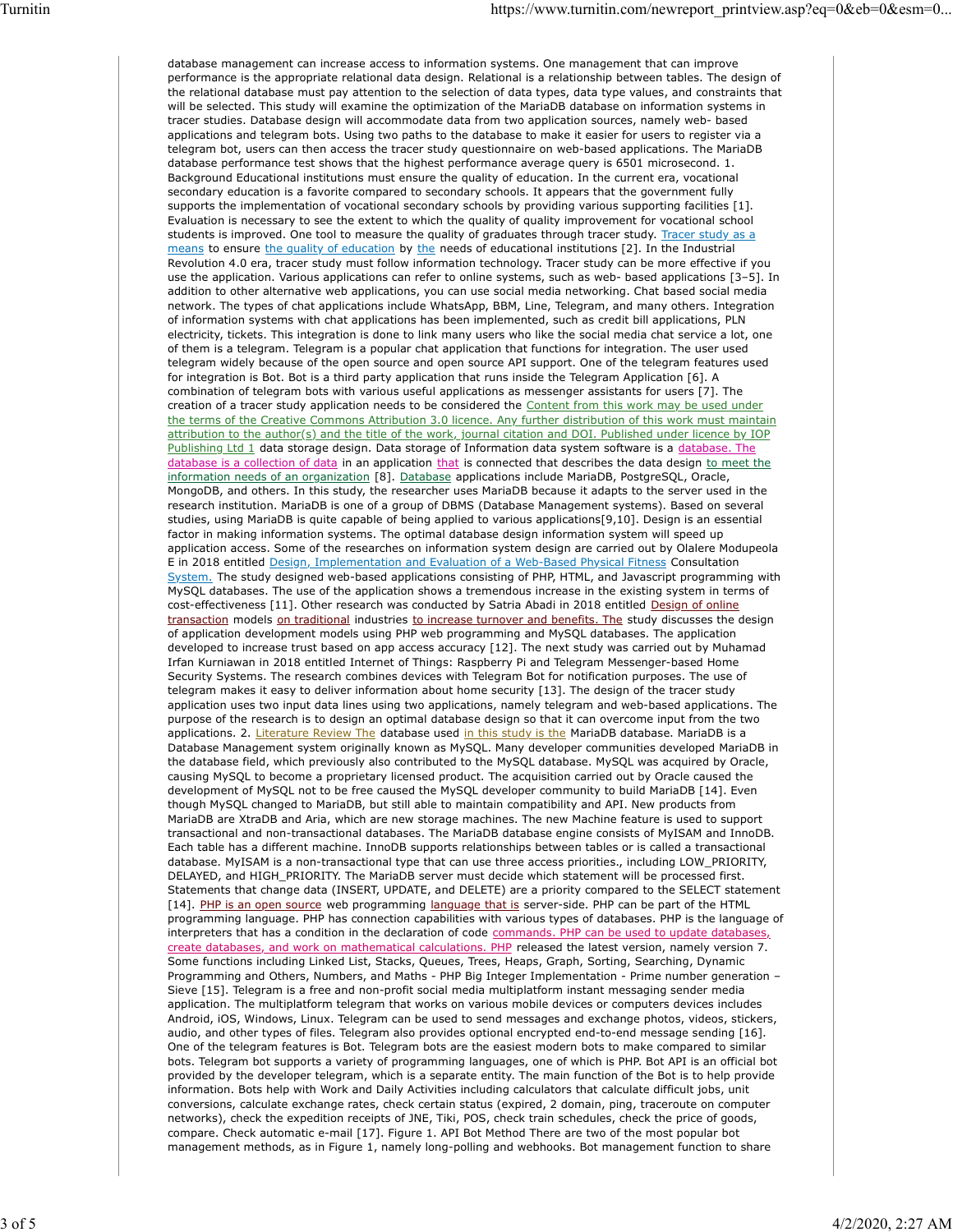data efficiently between applications and application users. Both methods have advantages and disadvantages. Long-Polling is the default Telegram method that is portable, which means that the method can run on various devices, including computers, HP, IoT devices, and routers. This method is not required to use an online server. The disadvantages of this method include the process of reading it for quite a long time. The update process is not in real time. Webhook has the advantage of the process of reading chat faster than long-polling. This method can be run full 24 hours because it is run on an online server that has an SSL certificate. This method can update scripts in real time [6]. 3. Research Method The methodology in this study is to conduct a theory review of 5 pioneering SQL groups in database programming and previous research studies with literature studies explained in the previous chapter. The research method uses the waterfall model. This model approaches systematically and sequentially. The stages of this model, as illustrated in Figure 2, must step by step in each process [18]. Figure 2. Waterfall Model There are five stages in the model carried out in this study. At the first stage, there is Communication that is carried out before starting technical work done based on the goal of improving the performance of information systems in tracer studies. The Communication Phase has been carried out with stakeholders. Stakeholders in this study included several vocational schools and provincial service branches in Kediri. The next stage is Planning. At the Planning stage, schedule planning is carried out based on the tasks to be carried out until the testing phase. After that, it goes to the Modelling stage. In the Modelling stage, the database model adjusts the design according to the planning stage. The model selection is adjusted to the database engine in this study using the MariaDB database. At the Construction stage, code writing is carried out, including SQL DDL (Data Definition Language), and DML (Data Manipulation Language) commands. The choice of DDL and DML requests refers to the need for a tracer study. Then at the Deployment stage, the implementation of the three final coding steps of the DCL (Data Control Language), Transaction and Select steps are carried out. At this stage, an evaluation of the cost of load code will be carried out based on monitoring using the micro time command [19]. The micro time function is one of the PHP tools used to restore the current Unix timestamp with units of microseconds [19]. 4. Discussion and Result The researcher uses the waterfall model to conduct this research. The telegram bot application and information systems use a database design together for the case of information systems tracer studies. Database optimization aims to smooth access to information systems. The Communication stage has been carried out by retrieving information from research objects and central studies based on book literature and previous research. The research planning phase runs for one semester, which is about six months. The needs of the tracer conduct modeling stages of the information system database of tracer study. The database used is MariaDB using the MyISAM and InnoDB machines. The database design of tracer study will contain some information including: a. Student Data b. Tracer Study Data c. Message Data d. Announcement Data e. Login Data Data allocation must refer to the results of the first stage, namely the communication stage. This stage will transform into a database. Table 1 is a description of the needs of a database information system of the tracer study table. Table 1. Detailed Information on Tracer Study Data No Data Information 1 Student 2 Tracer Study 3 Message 4 Announcement 5 Login Information is used to hold student identity data. Information is used to hold data on tracer study works and lectures Information is used to accommodate messages from alumni Information is used for job vacancies and reunion information boards Information is used for alumni login status Based on the requirements in table 1, figure 3 is the result of the design of the tracer study system flow. The stages of construction adapt to the design of drawing three. Database design follows the system flow in Figure 3. In Figure 3, there are two actors. The actor consists of administrators and alumni. In the telegram system, both actors will use a telegram application to access tracer study information. Access to information on bot telegram-based is limited, including registration, user information, and job information. The telegram bot access method uses the webhook method. This method does not overload the web server. The bot method will make it easy for users to access information system tracer studies [20]. Bot models are arranged based on chat-bots with "/" fundamental command interactions [21]. Figure 3. Use case of Diagram Tracer Study The primary function of the web-based method in Figure 3 is as access to the charging tracker study. A long enough filling form is suitable for the webbased method. The registration module and user password list module are not available on the web-based method; the module can only be accessed by bot-telegram according to the telegram user id. Figure 4. Database Relation Figure 4 explains the information system database design. the accuracy of the relationship quality is measured to obtain data quality correctly so that it can work for data optimization in the table [22]. There are seven tables in the information system. Seven tables include the following: a. Student table b. Table of students temp c. Tracer table d. Message table e. News table f. Status\_login table g. Log\_login table The table in figure 3 consists of two different machines. The machines used are InnoDB and MyISAM. Only the student\_temp table uses the MyISAM engine. The student\_temp table functions as a temporary table of student tables when uploading data on a web-based system. In addition to the student\_temp table, all other tables use the InnoDB engine which functions as a database relocation in the MariaDB database. The use of the MyISAM type machine can optimize the database with a non- relational model [12]. The use of the MyISAM engine can determine the DML priority, namely the command LOW\_PRIORITY, DELAYED, and HIGH\_PRIORITY [14]. The detailed structure of the database data type is adjusted to the needs of the data record — relations based on key consistency in the table. Figure 5. Structure Database In the Deployment stage, Figure 5 shows the table design. Web-based applications and bot-based telegram applications will access the implementation of table designs in Figure 4. The key to being able to be integrated into the telegram bot application is in the student table, namely the telegram entity. The ID telegram entity is used to access information only accessible to certain alumni. The Log Table only works when used in the web-based method. Its function is to find out the activities of alumni who access information systems. Display bot interface on the telegram, as shown in figure 6. Figure 6. Tracer Study Bot Figure 5 has various menus to make it easy for alumni to access information. Each list is connected to the MySQL database using the webhook model. Integration of bot display in Figure 5 with table design in Figure 4. The database table is made based on the design in figure 4, then tested using the micro time function. The basic commands for micro time are as follows: \$ time\_start = micro time (true); asleep (100); \$ time\_end = micro time (true); \$ time = \$ time\_end - \$ time\_start; Microtime functions are available in telegram applications and web-based applications. This function is used to determine the access speed of the SQL query and PHP load coding. The following is a graph based on the results of micro time testing: Microtime Chart Testing 6000 4000 Microsecond 2000 PHP Bot 0 d u l o o d u l M M c t D ata Start View S e l e I n s ert Data Figure 7. Chart Testing Figure 6 shows the results of the access speed test performance. There are four tests performed. The initial test, namely "start module," is the module that runs at the beginning of the test. Start page on a bot with search bot then type command/start. Start a page on the web by